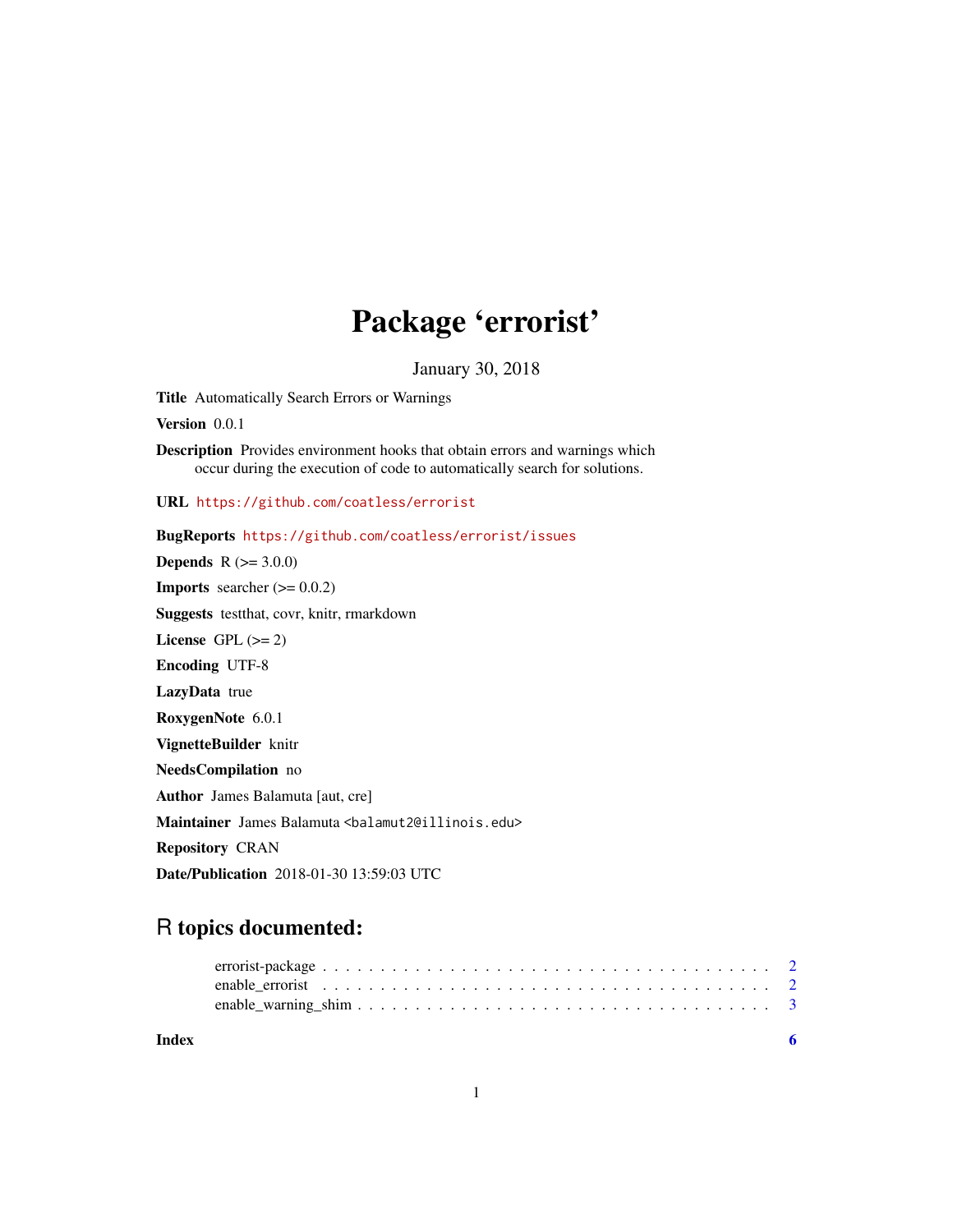<span id="page-1-0"></span>

#### Description

Provides environment hooks that obtain errors and warnings which occur during the execution of code to automatically search for solutions.

#### Details

By default, errorist searches Google for both warnings and errors.

#### Author(s)

Maintainer: James Balamuta <balamut2@illinois.edu>

#### See Also

Useful links:

- <https://github.com/coatless/errorist>
- Report bugs at <https://github.com/coatless/errorist/issues>

enable\_errorist *Enable or Disable Errorist's Automatic Search*

#### Description

Activates or disengages the automatic look up of error or warning codes in *R*.

#### Usage

```
enable_errorist(error_search_func = getOption("errorist.warning",
  searcher::search_google),
 warning_search_func = getOption("errorist.warning",
  searcher::search_google))
```
disable\_errorist()

#### Arguments

```
error_search_func
```
The search function from [searcher](#page-0-0) that should be called when an error or warning occurs. By default, searches are routed through [Google.](https://google.com)

warning\_search\_func

The search function from [searcher](#page-0-0) that should be called when an error or warning occurs. By default, searches are routed through [Google.](https://google.com)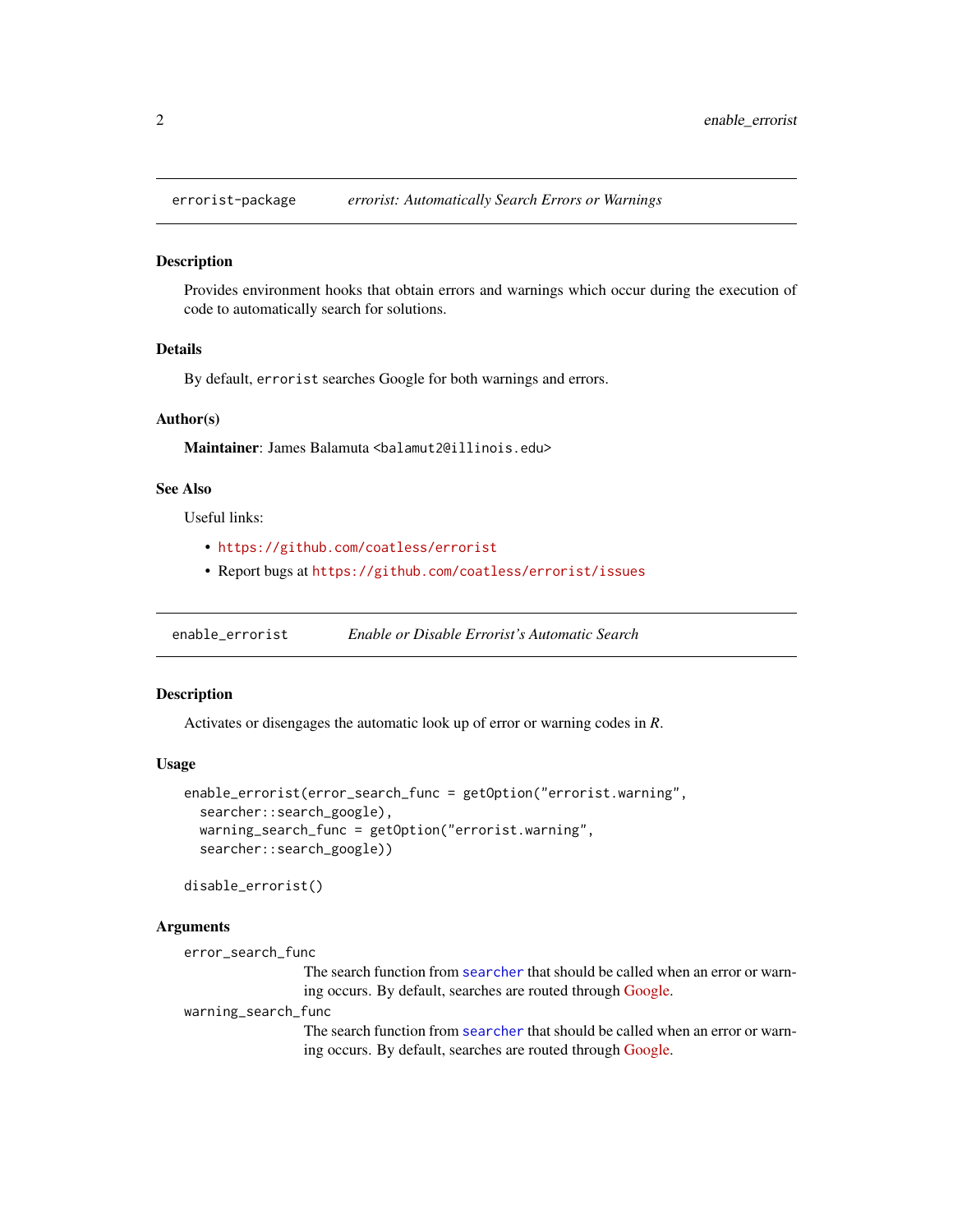#### <span id="page-2-0"></span>Details

The enable\_errorist() is automatically called on package start to inject handlers for warnings and errors. When the package is unloaded, disable\_errorist() is called to remove warnings and errors. If you wish to disable warnings or error individually, please use either [disable\\_error\\_shim\(\)](#page-2-1) or [disable\\_warning\\_shim\(\)](#page-2-1).

#### Author(s)

James Joseph Balamuta

#### See Also

[enable\\_error\\_shim\(\)](#page-2-1), [enable\\_warning\\_shim\(\)](#page-2-2), [disable\\_error\\_shim\(\)](#page-2-1), [disable\\_warning\\_shim\(\)](#page-2-1)

#### Examples

### Default search engine is Google

```
# Enable automatic search
# NB: This is done automatically on package load.
enable_errorist()
```
# Some code ...

```
# Disable automatic search
# NB: This is done automatically on package unload via "detach()"
disable_errorist()
```
#### Custom search engines

```
# Enable automatic search with custom search engines
# NB: This is done automatically on package load.
enable_errorist(error_search_func = searcher::search_bing,
               warning_search_func = searcher::search_duckduckgo)
```
# Some code ...

```
# Disable automatic search
# NB: This is done automatically on package unload via "detach()"
disable_errorist()
```
<span id="page-2-2"></span>enable\_warning\_shim *Enable and Disable Warning or Error Capture*

#### <span id="page-2-1"></span>Description

Add or remove a listener to top-level task callbacks that checks for whether a new warning or error occurs and then triggers a search browser.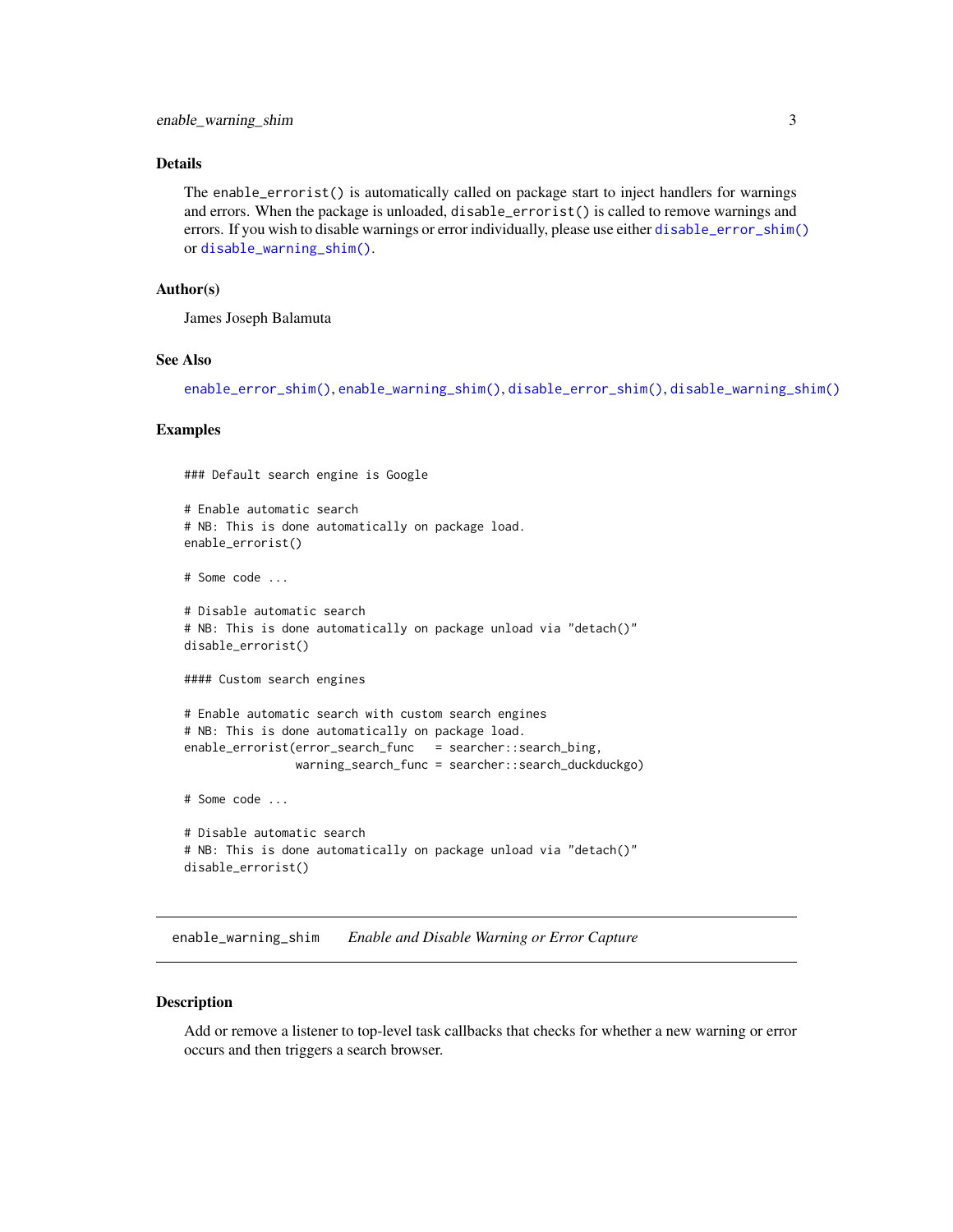```
enable_warning_shim(warning_search_func = getOption("errorist.warning",
  searcher::search_google))
```

```
disable_warning_shim()
```

```
enable_error_shim(error_search_func = getOption("errorist.error",
  searcher::search_google))
```
disable\_error\_shim()

#### Arguments

```
error_search_func, warning_search_func
```
The search function from [searcher](#page-0-0) that should be called when an error or warning occurs. By default, searches are routed through [Google.](https://google.com)

#### Details

By default, both [enable\\_warning\\_shim\(\)](#page-2-2) and [enable\\_error\\_shim\(\)](#page-2-1) functions are automatically triggered when the errorist package is loaded.

#### Error Shim

The error shim uses *R*'s default handler for errors set by specifying a function for error in options().

#### Warning Shim

For the warning shim, a top-level task callback added to the environment via [base::addTaskCallback\(\)](#page-0-0). This causes the warning handler to fire each time a new function call occurs in *R* regardless of whether it triggers an error.

#### Author(s)

James Joseph Balamuta

#### See Also

[base::addTaskCallback\(\)](#page-0-0)

#### Examples

```
# Default setup
enable_warning_shim()
```
- # Some code ...
- # Remove the shim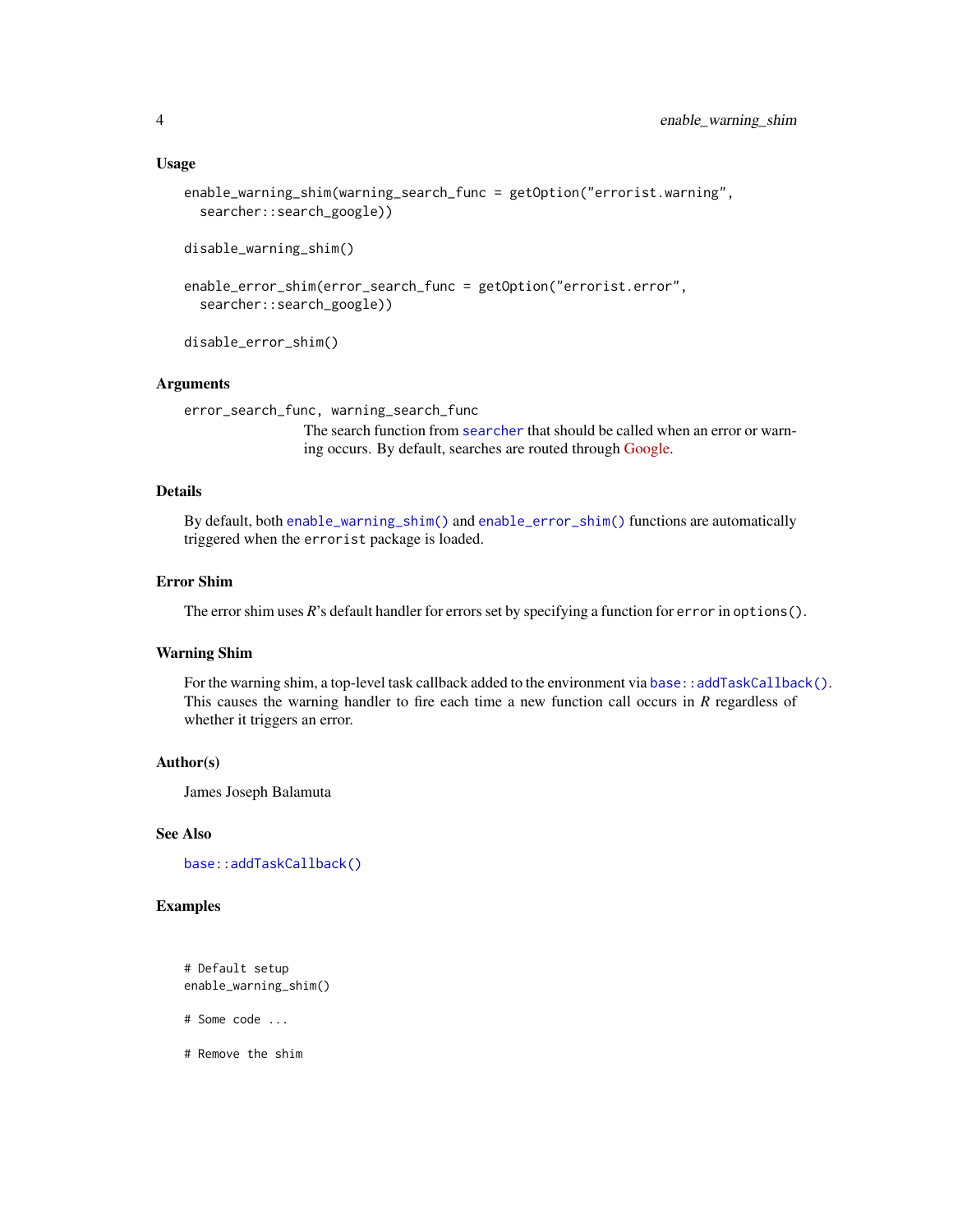#### enable\_warning\_shim 5

disable\_warning\_shim()

# Specify a search function enable\_warning\_shim(warning\_search\_func = searcher::search\_google)

# Some code ...

```
# Remove the shim
disable_warning_shim()
```
# Enable only the error shim enable\_error\_shim()

# Some code ...

# Remove the shim disable\_error\_shim()

```
# Specify a search function
enable_error_shim(error_search_func = searcher::search_google)
```
# Some code ...

# Remove the shim disable\_error\_shim()